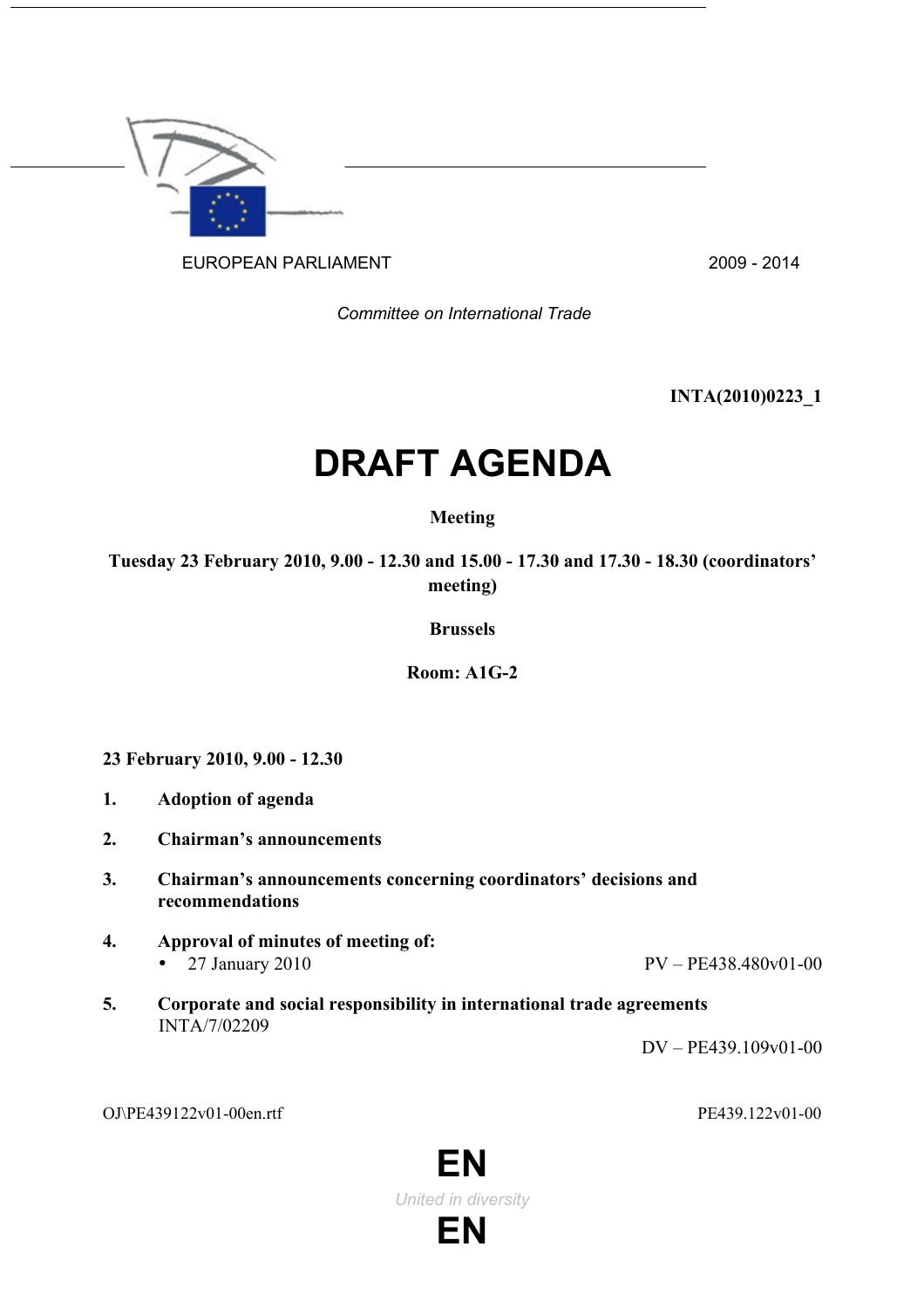- Hearing (see separate programme)
- **6. A EU strategy for the South Caucasus** INTA/7/01733 2009/2216(INI)

Draftsman: Metin Kazak (ALDE) PA – PE438.404v01-00 Responsible: AFET – Evgeni Kirilov (S&D) PR – PE430.955v01-00

- Consideration of draft opinion
- Deadline for tabling amendments : 25 February 2010, 12.00
- **7. Union for the Mediterranean** INTA/7/01731 2009/2215(INI)

Responsible: AFET – Vincent Peillon (S&D)

• Exchange of views

# **8. Anti-Counterfeiting Trade Agreement (ACTA)**

**- Exchange of views with the Commission**

#### *In camera*

**9. State of Play of International Trade Negotiations - Exchange of views with David O'Sullivan, Director General, DG TRADE, Commission**

### **23 February 2010, 15.00 - 17.30**

**10. Presentation by Mr Pascal Lamy, Director-General of the World Trade Organization (WTO), on the state of play of the negotiations of the Doha Round**

**- Exchange of views** 

*\*\*\* Voting time \*\*\* Approximately at 17.00*

| 11. | The effects of the global financial and economic crisis on developing countries and<br>on development cooperation<br>INTA/7/01293 |         |                                 |                                                  |  |  |  |
|-----|-----------------------------------------------------------------------------------------------------------------------------------|---------|---------------------------------|--------------------------------------------------|--|--|--|
|     | 2009/2150(INI)                                                                                                                    |         | COM(2009)0160                   |                                                  |  |  |  |
|     | Draftswoman:                                                                                                                      |         | María Muñiz De Urquiza (S&D)    | $PA - PE431.180v01-00$<br>$AM - PE438.435v01-00$ |  |  |  |
|     | Responsible:                                                                                                                      | $DEVE-$ | Enrique Guerrero Salom<br>(S&D) | PR-PE430.840v01-00<br>AM - PE438.374v01-00       |  |  |  |